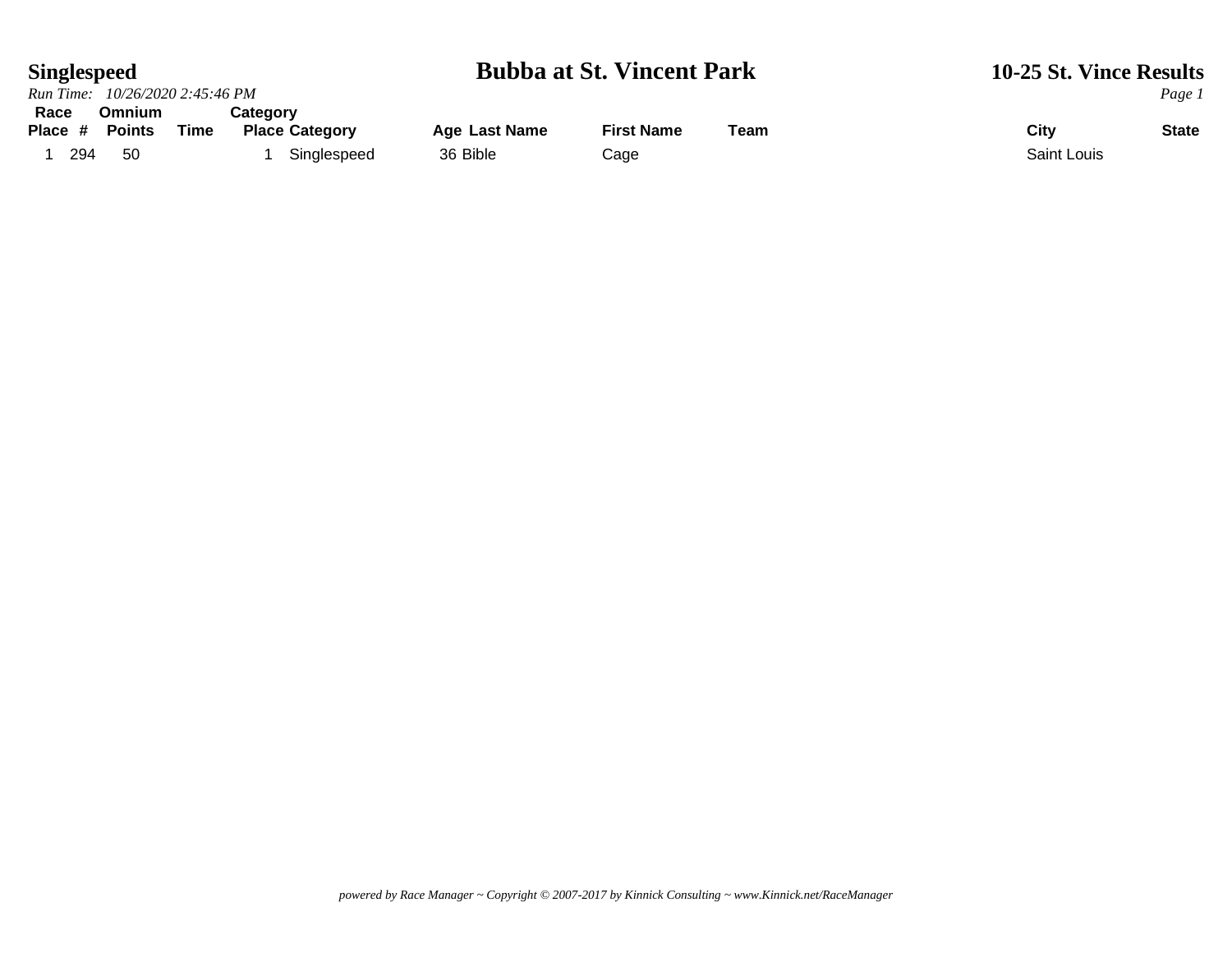| <b>Juniors</b> |                       |      |                       |               | <b>Bubba at St. Vincent Park</b> | 10-25 St. Vince Results |             |              |
|----------------|-----------------------|------|-----------------------|---------------|----------------------------------|-------------------------|-------------|--------------|
| Run Time:      | 10/26/2020 2:45:46 PM |      |                       |               |                                  |                         |             | Page 1       |
| Race           | <b>Omnium</b>         |      | Category              |               |                                  |                         |             |              |
| Place #        | <b>Points</b>         | Time | <b>Place Category</b> | Age Last Name | <b>First Name</b>                | Team                    | City        | <b>State</b> |
| 317            | 50                    |      | <b>Juniors</b>        | 15 Istvan     | Jens                             |                         | Saint Louis | MО           |
| 291            | 40                    |      | <b>Juniors</b><br>2   | 12 Johnson    | Riley                            |                         | Columbia    | МO           |
| 367<br>3       | 34                    |      | Juniors               | 15 Baugh      | Logan                            |                         | St. Charles | МO           |
| 364<br>4       | 30                    |      | Juniors<br>4          | 17 Stafford   | Andrew                           | <b>TW Carbon Racing</b> | O Fallon    | МO           |
| 326<br>5.      | 26                    |      | 5.<br>Juniors         | 13 Lembke     | Carter                           |                         | Columbia    | МO           |
| 385<br>6.      | 23                    |      | 6<br><b>Juniors</b>   | $13$ Hill     | Ethan                            |                         | Saint Louis | МO           |
| 370            | 20                    |      | Juniors               | 15 Chase      | Neftali                          |                         | Saint Louis | МO           |

| Race    |     | Omnium        |      | Category |                       |               |                   |                         |                    |              |
|---------|-----|---------------|------|----------|-----------------------|---------------|-------------------|-------------------------|--------------------|--------------|
| Place # |     | <b>Points</b> | Time |          | <b>Place Category</b> | Age Last Name | <b>First Name</b> | Team                    | City               | <b>State</b> |
|         | 317 | 50            |      |          | Juniors               | 15 Istvan     | Jens              |                         | Saint Louis        | <b>MO</b>    |
|         | 291 | 40            |      |          | Juniors               | 12 Johnson    | Riley             |                         | Columbia           | МO           |
|         | 367 | 34            |      |          | <b>Juniors</b>        | 15 Baugh      | Logan             |                         | St. Charles        | <b>MO</b>    |
|         | 364 | 30            |      | 4        | <b>Juniors</b>        | 17 Stafford   | Andrew            | <b>TW Carbon Racing</b> | O Fallon           | МO           |
| $5 -$   | 326 | 26            |      | 5.       | <b>Juniors</b>        | 13 Lembke     | Carter            |                         | Columbia           | МO           |
| 6.      | 385 | 23            |      | հ․       | <b>Juniors</b>        | 13 Hill       | Ethan             |                         | <b>Saint Louis</b> | МO           |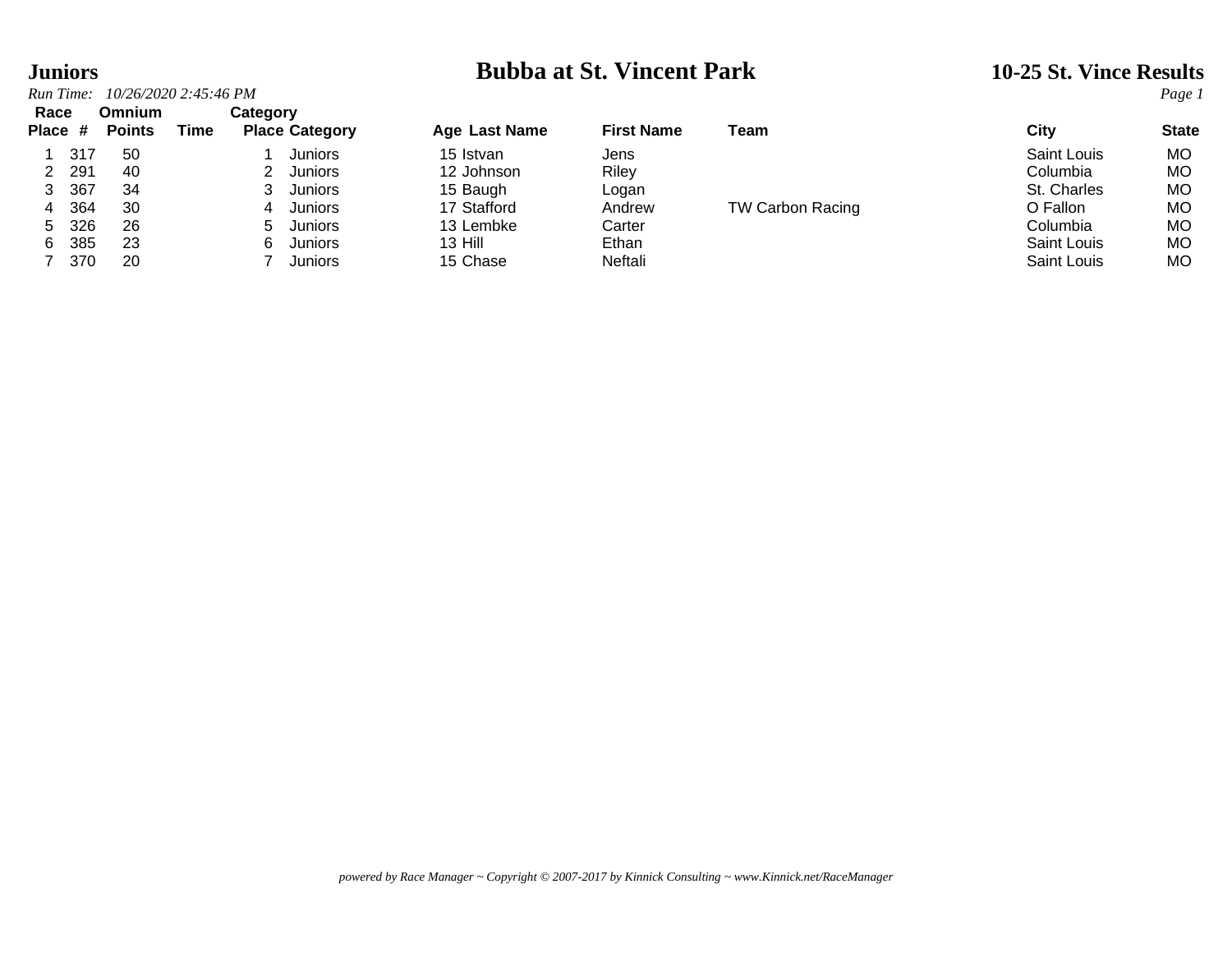### **Virgins Bubba at St. Vincent Park 10-25 St. Vince Results** *Run Time:* 10/26/2020 2:45:46 PM *Page 1 Run Time: 10/26/2020 2:45:46 PM Page 1* **Race Omnium Category**

| .<br>Place # | ----------<br><b>Points</b> | Time | $-$ ,<br><b>Place Category</b> | Age Last Name | <b>First Name</b> | ™eam | City        | <b>State</b> |
|--------------|-----------------------------|------|--------------------------------|---------------|-------------------|------|-------------|--------------|
| 256          |                             |      | Virgins                        | Molitor       | Matt              |      | Saint Louis | <b>MC</b>    |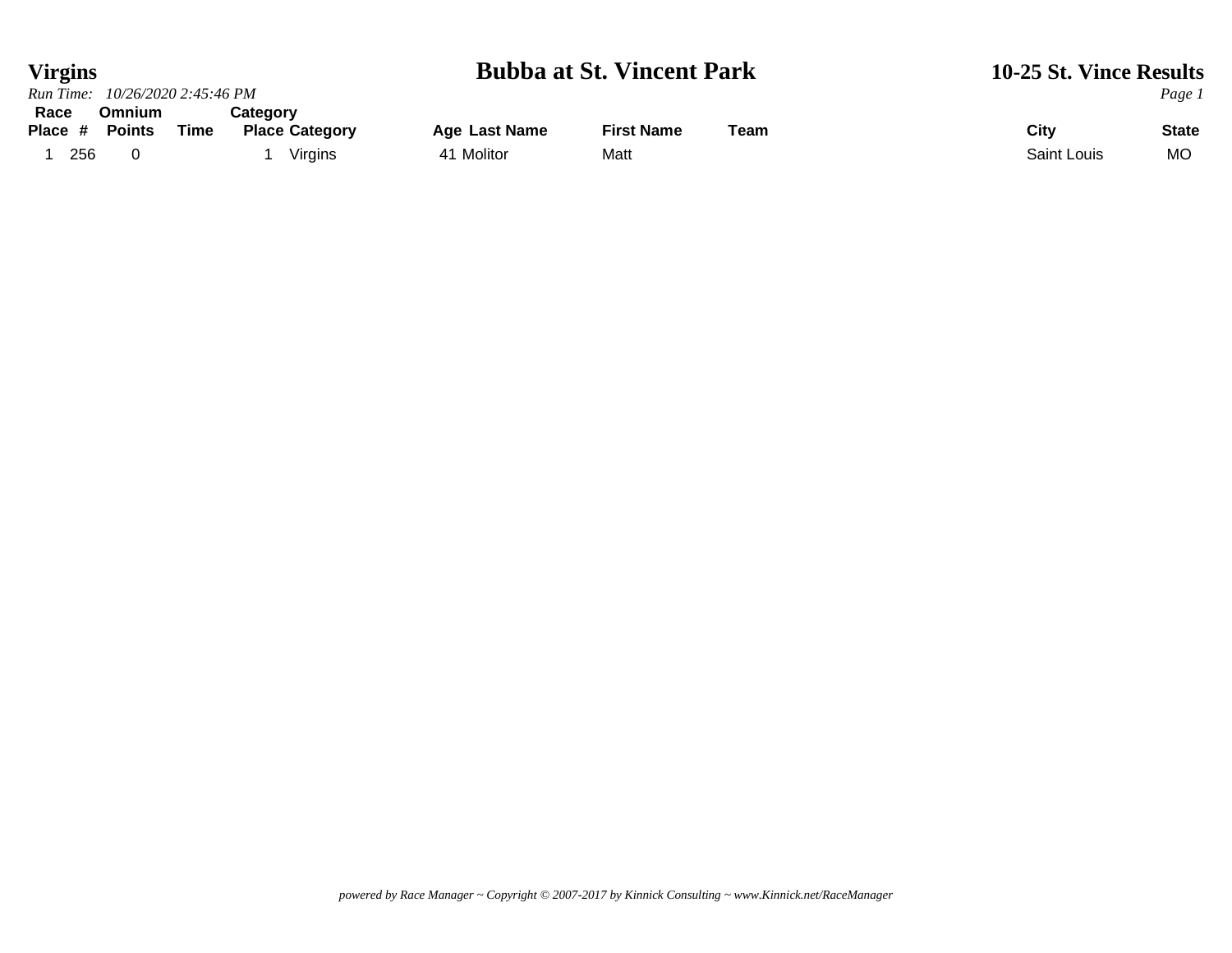### **Women A Bubba at St. Vincent Park 10-25 St. Vince Results**

| Run Time:                        | 10/26/2020 2:45:46 PM |                                   |               |                   |                                  |             | Page 1       |
|----------------------------------|-----------------------|-----------------------------------|---------------|-------------------|----------------------------------|-------------|--------------|
| Race<br><b>Points</b><br>Place # | Omnium<br>Time        | Category<br><b>Place Category</b> | Age Last Name | <b>First Name</b> | Team                             | City        | <b>State</b> |
| 340<br>50                        |                       | Women's A                         | 54 Siegel     | <b>Britta</b>     |                                  | St Louis    | МO           |
| 187<br>-40                       |                       | 2 Women's A                       | 40 Wilger     | Jamie             |                                  | St. Louis   | MO.          |
| 2920<br>34                       |                       | 3 Women's A                       | 53 Bragg      | <b>Stacy</b>      | Pastaria - Big Shark Racing Team | Saint Louis | МO           |
| <b>DNS 303</b>                   |                       | DNS Women's A                     | 40 Bax        | Carrie            | Move Up Off Road                 | Ashland     | MО           |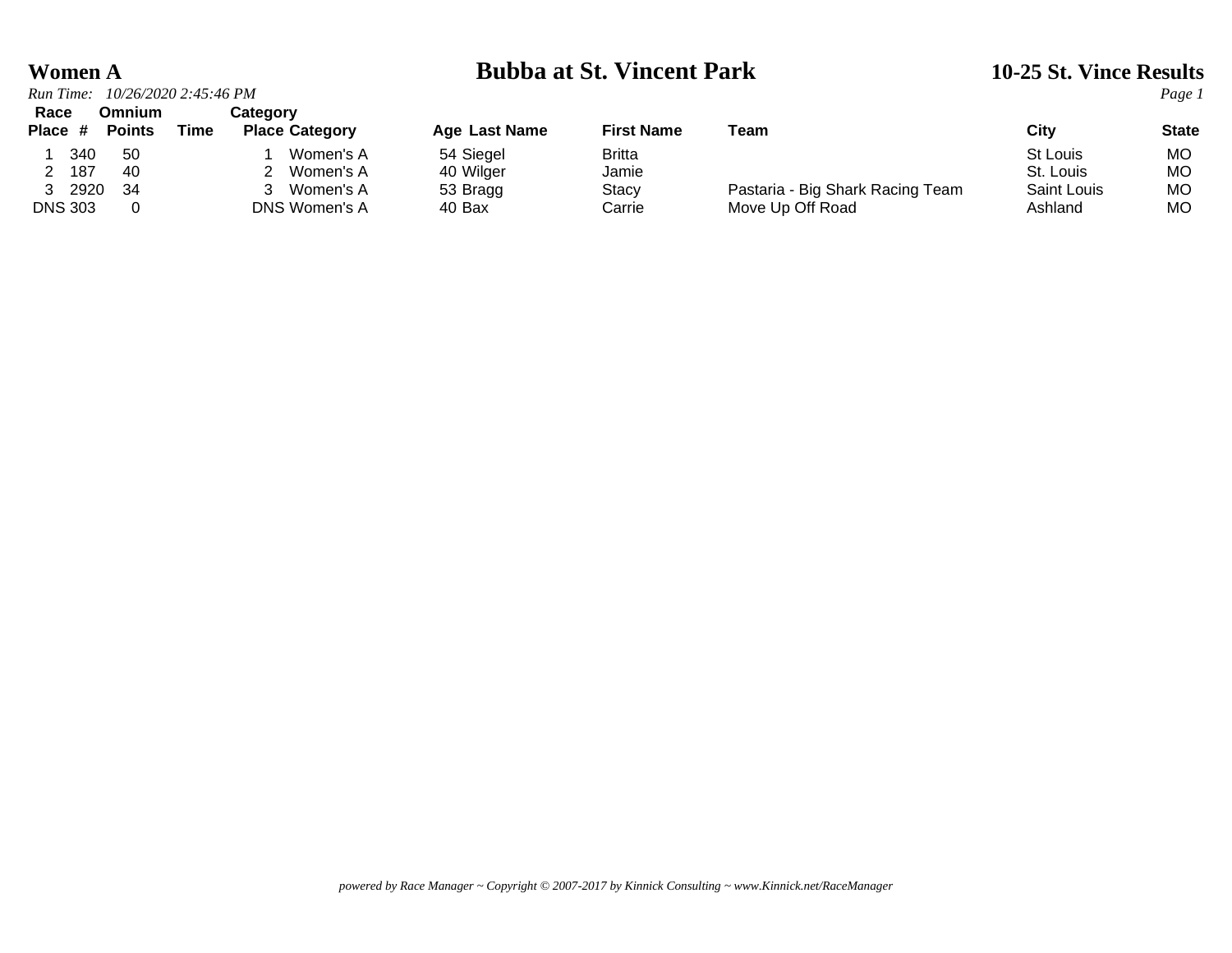### **Women B Bubba at St. Vincent Park 10-25 St. Vince Results**

| Run Time: |      | 10/26/2020 2:45:46 PM |      |          |                       |                      |                   |                         |                    | Page 1       |
|-----------|------|-----------------------|------|----------|-----------------------|----------------------|-------------------|-------------------------|--------------------|--------------|
| Race      |      | Omnium                |      | Categorv |                       |                      |                   |                         |                    |              |
| Place #   |      | <b>Points</b>         | Time |          | <b>Place Category</b> | <b>Age Last Name</b> | <b>First Name</b> | Team                    | City               | <b>State</b> |
|           | 3380 | -50                   |      |          | Women's B             | 21 Schnettgoecke     | Nicolette         |                         | St Louis           | MO.          |
| 2 89      |      | 40                    |      |          | 2 Women's B           | 34 Redensek          | Veronika          | Road Crew Coffee Racing | Saint Louis        | МO           |
| 3 293     |      | 34                    |      |          | Women's B             | 34 Cooper            | Lory              | Road Crew Coffee Racing | St. Louis          | MО           |
| 4 271     |      | 30                    |      |          | 4 Women's B           | 25 Huck              | Rachel            |                         | <b>Saint Louis</b> | MO.          |

| ⊦ Last Name   |  |
|---------------|--|
| Schnettgoecke |  |
| Redensek      |  |
| Cooper        |  |
| Huck          |  |

| гігэт наше |
|------------|
| Nicolette  |
| Veronika   |
| Lory       |
| Rachel     |

| .                                                |
|--------------------------------------------------|
| Road Crew Coffee Racin<br>Road Crew Coffee Racin |

| Citv        | Sí |
|-------------|----|
| St Louis    | N  |
| Saint Louis | N  |
| St. Louis   | N  |
| Saint Louis | N  |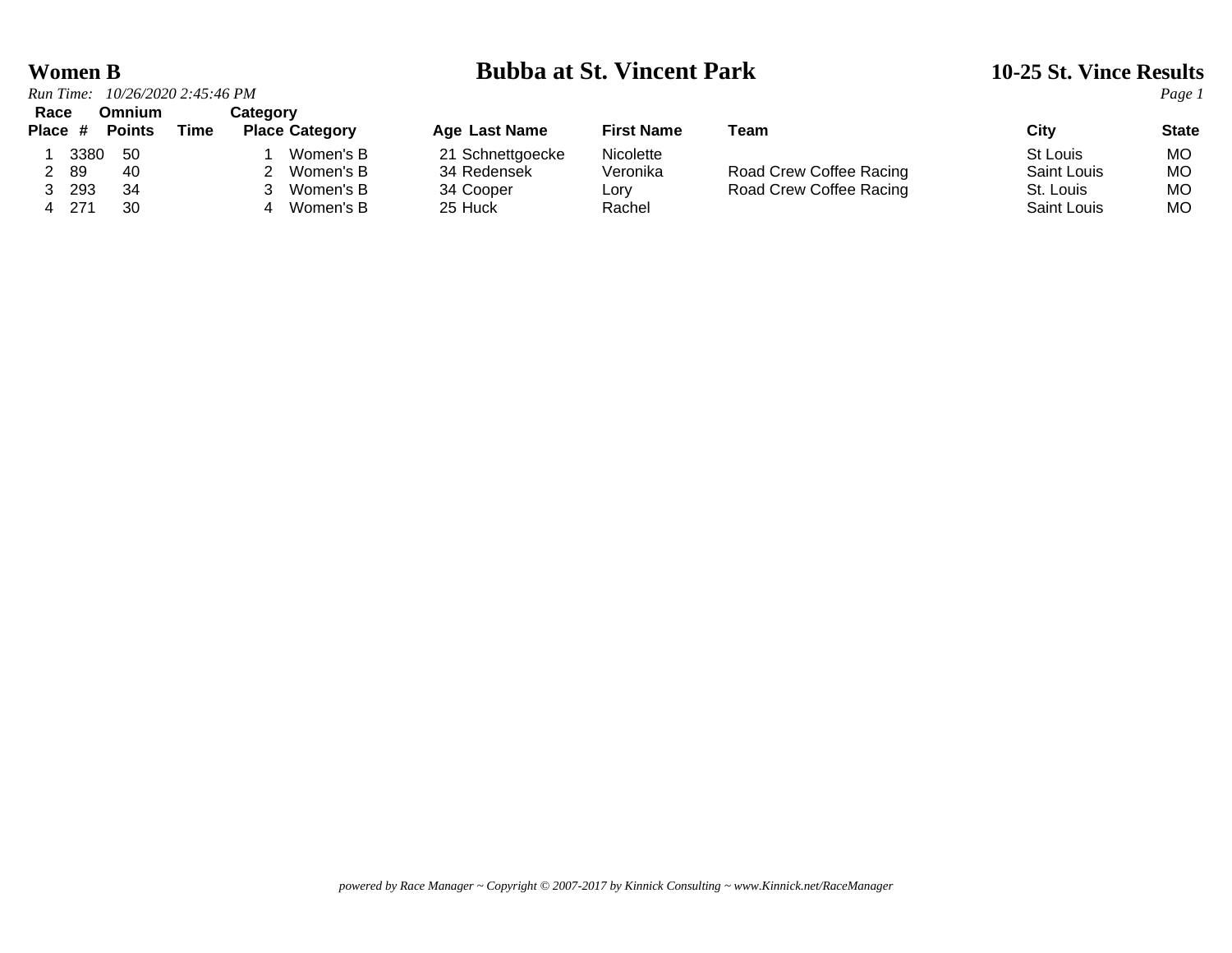## *Run Time: 10/26/2020 2:45:46 PM Page 1*

# **C Race Bubba at St. Vincent Park** 10-25 St. Vince Results *Run Time:* 10/26/2020 2:45:46 PM *Page 1*

| Race            |                 | <b>Omnium</b>  |      | Category              |                   |                               |                                  |                    |              |
|-----------------|-----------------|----------------|------|-----------------------|-------------------|-------------------------------|----------------------------------|--------------------|--------------|
| <b>Place</b>    | #               | <b>Points</b>  | Time | <b>Place Category</b> | Age Last Name     | <b>First Name</b>             | Team                             | <b>City</b>        | <b>State</b> |
|                 | 8               | 50             |      | C Race                | 48 Schellenberger | Kurt                          |                                  | Columbia           | MO           |
| 2               | 391             | 40             |      | C Race                | 40 Landsness      | Eric                          |                                  | <b>Saint Louis</b> | <b>MO</b>    |
| 3               | 386             | 34             |      | C Race<br>3.          | 29 Ferguson       | Andrew                        | <b>DMOS Racing Team</b>          | Des Moines         | IA           |
| 4               | 369             | 30             |      | C Race<br>4           | 51 Chase          | Matthew                       |                                  | Saint Louis        | <b>MO</b>    |
| 5               | 290             | 26             |      | C Race<br>5.          | 36 Helvey         | John                          |                                  | Saint Louis        | <b>MO</b>    |
| 6               | 58              | 23             |      | C Race<br>6           | 46 Rowold         | David                         | Pastaria                         | Saint Charles      | <b>MO</b>    |
|                 | 376             | 20             |      | C Race                | 59 Holman         | Darryl                        |                                  | Saint Louis        | MO           |
| 8               | 325             | 17             |      | C Race<br>8           | 55 Kusterer       | Robert                        | Pastaria - Big Shark Racing Team | St Louis           | <b>MO</b>    |
| 9               | 332             | 14             |      | C Race<br>9           | 32 Mort           | Keefan                        |                                  | Overland           | <b>MO</b>    |
| 10              | 3780            | 12             |      | C Race<br>10          | 37 Brewer         | Daniel                        |                                  | Saint Louis        | <b>MO</b>    |
| 11              | 30              | 10             |      | C Race<br>11          | 46 Collier        | Tom                           |                                  | Saint Louis        | MO           |
| 12 <sup>°</sup> | 3660            | 9              |      | 12 C Race             | 25 Meyer          | Stephan                       |                                  | Saint louis        | <b>MO</b>    |
| 13              | 387             | 8              |      | 13 C Race             | 18 O'Brien        | Patrick                       |                                  | St. Louis          | <b>MO</b>    |
| 14              | 336             |                |      | 14 C Race             | 19 Roth           | Joseph                        |                                  | St Louis           | <b>MO</b>    |
| 15              | 3810            | 6              |      | 15 C Race             | 41 Kopler         | Bob                           |                                  | Saint Louis        | <b>MO</b>    |
| 16              | 3300            | 5              |      | 16 C Race             | 59 Miller         | James                         |                                  | Kirkwood           | <b>MO</b>    |
| 17              | 321             | 4              |      | C Race<br>17          | 20 kessler        | Linus                         |                                  | Saint Louis        | <b>MO</b>    |
| 18              | 322             | 3              |      | 18 C Race             | 52 Kessler        | Matt                          |                                  | Saint Louis        | MO           |
| 19              | 390             | $\overline{2}$ |      | 19 C Race             | 41 Johnson        | Damien                        |                                  | <b>Saint Louis</b> | <b>MO</b>    |
|                 | <b>DNF 2910</b> | $\Omega$       |      | DNF C Race            | 12 Johnson        | Riley                         |                                  | Columbia           | MO           |
|                 |                 |                |      |                       |                   | <b>Riders with No Results</b> |                                  |                    |              |
|                 | 3400            |                |      | C Race                | 54 Siegel         | <b>Britta</b>                 |                                  | St Louis           | <b>MO</b>    |

*powered by Race Manager ~ Copyright © 2007-2017 by Kinnick Consulting ~ www.Kinnick.net/RaceManager*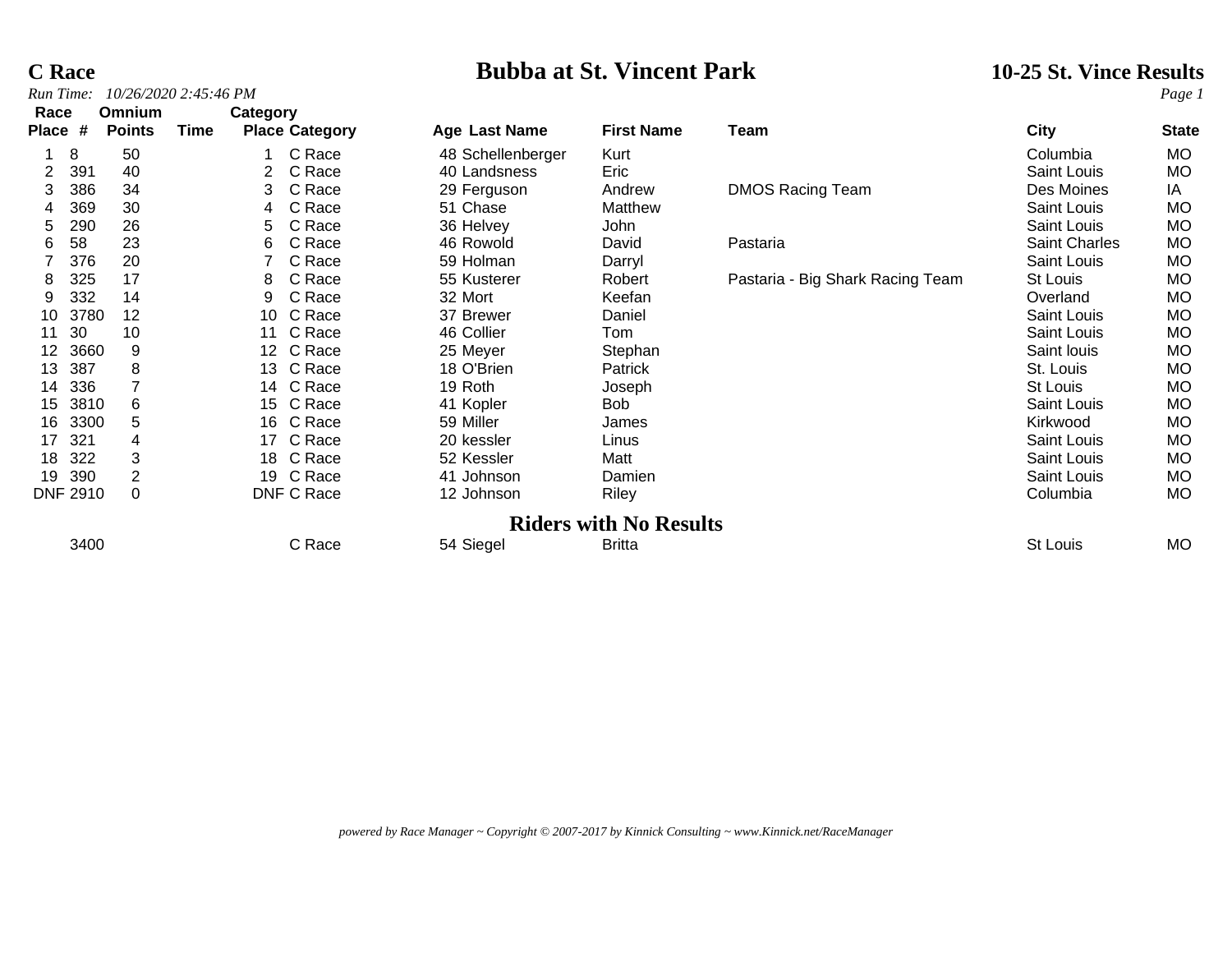## *Run Time: 10/26/2020 2:45:46 PM Page 1*

# **B Race Bubba at St. Vincent Park** 10-25 St. Vince Results *Park* 10-25 St. Vince Results *Page 1*

| Race         |       | Omnium        |      | Category |                       |               |                   |                                  |                    |              |
|--------------|-------|---------------|------|----------|-----------------------|---------------|-------------------|----------------------------------|--------------------|--------------|
| <b>Place</b> | #     | <b>Points</b> | Time |          | <b>Place Category</b> | Age Last Name | <b>First Name</b> | Team                             | City               | <b>State</b> |
|              | 304   | 50            |      |          | <b>B</b> Race         | 50 Carter     | Paul              |                                  | Clarkson           | TN           |
|              | 3650  | 40            |      |          | <b>B</b> Race         | 52 Babcock    | Steven            | Velo Force                       | St Louis           | <b>MO</b>    |
| 3.           | 285   | 34            |      | 3        | <b>B</b> Race         | 39 Link       | Michael           |                                  | Columbia           | <b>MO</b>    |
| 4            | 287   | 30            |      | 4        | <b>B</b> Race         | 41 Beals      | Joseph            |                                  | St Louis           | <b>MO</b>    |
| 5.           | 288   | 26            |      | 5.       | <b>B</b> Race         | 55 Olson      | Greg              |                                  | Saint Louis        | <b>MO</b>    |
| 6.           | 3220  | 23            |      | 6        | <b>B</b> Race         | 52 Kessler    | Matt              |                                  | Saint Louis        | <b>MO</b>    |
|              | 3490  | 20            |      |          | <b>B</b> Race         | 99 Martin     | Johnny            |                                  | Saint Louis        | <b>MO</b>    |
| 8            | 337   | 17            |      | 8        | <b>B</b> Race         | 50 Kobush     | Travis            |                                  | Martinsburg        | <b>MO</b>    |
| 9            | 388   | 14            |      | 9        | <b>B</b> Race         | 30 Gonzalez   | Luisalberto       |                                  | <b>Saint Louis</b> | <b>MO</b>    |
| 10           | 13    | 12            |      | 10       | <b>B</b> Race         | 52 Weiss      | Michael           | Pastaria - Big Shark Racing Team | Saint Louis        | <b>MO</b>    |
| 11           | 91    | 10            |      | 11       | <b>B</b> Race         | 53 Monjauze   | Marc              |                                  | University City    | <b>MO</b>    |
| 12.          | 3150  | 9             |      | 12       | <b>B</b> Race         | 52 Martin     | Robert            | Pastaria - Big Shark Racing Team | Saint Louis        | <b>MO</b>    |
| 13.          | 3350  | 8             |      | 13.      | <b>B</b> Race         | 21 Roberts    | Jeremy            | <b>SBR Rockr</b>                 | Wildwood           | <b>MO</b>    |
| 14           | 393   |               |      | 14       | <b>B</b> Race         | 35 Peters     | Kayce             |                                  | Saint Louis        | <b>MO</b>    |
| 15           | 392   | 6             |      |          | 15 B Race             | 49 TerMaat    | <b>Brian</b>      |                                  | Eureka             | <b>MO</b>    |
|              | 16 54 | 5             |      | 16       | <b>B</b> Race         | 56 Dooley     | Tim               |                                  | St. Louis          | <b>MO</b>    |
| 17           | 378   | 4             |      | 17       | <b>B</b> Race         | 37 Brewer     | Daniel            |                                  | Saint Louis        | <b>MO</b>    |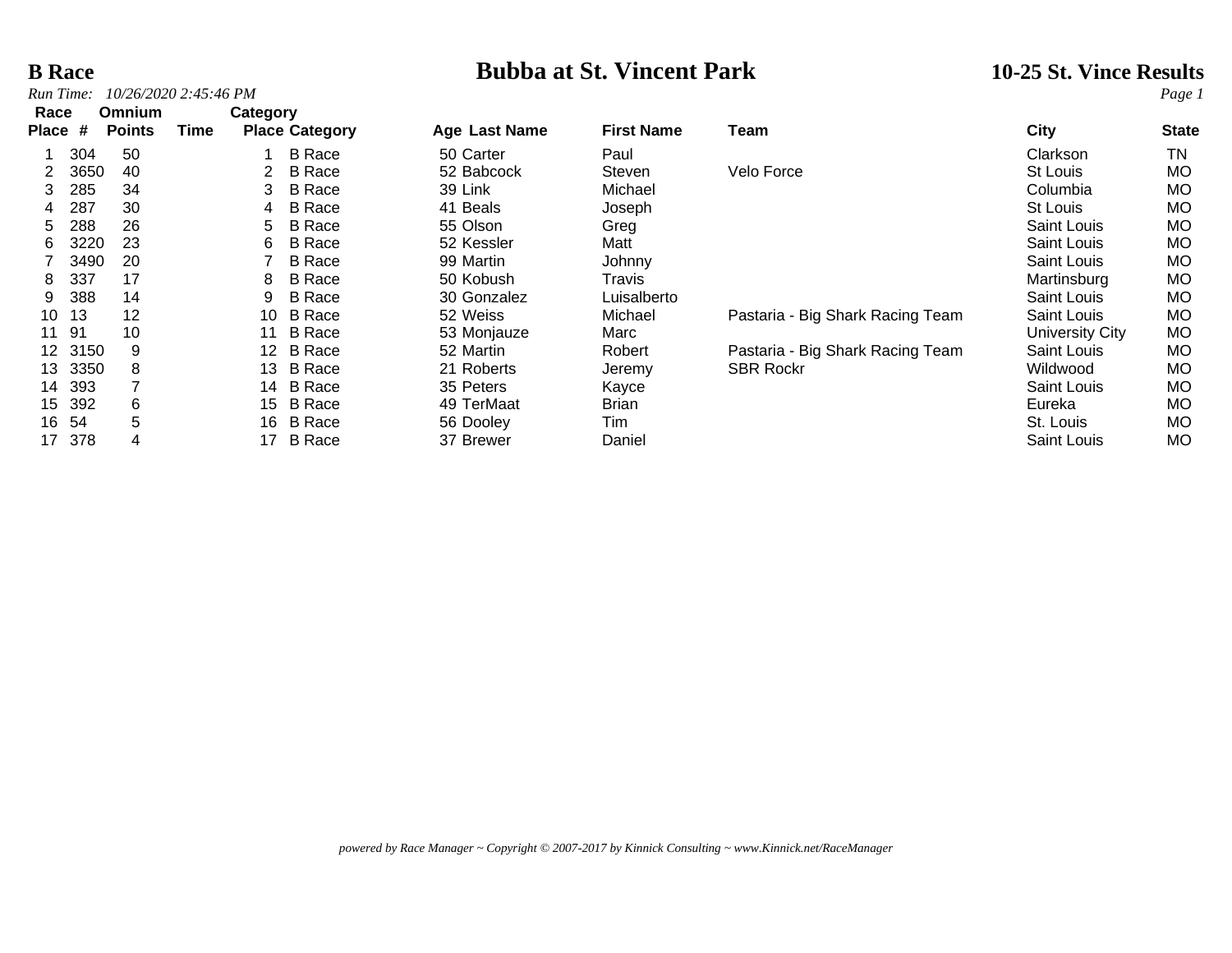## **A Race Bubba at St. Vincent Park** 10-25 St. Vince Results *Run Time:* 10/26/2020 2:45:46 PM

| Run Time:       |                                | 10/26/2020 2:45:46 PM |          |                       |               |                   |                                  |             | Page i       |
|-----------------|--------------------------------|-----------------------|----------|-----------------------|---------------|-------------------|----------------------------------|-------------|--------------|
| Race<br>Place # | <b>Omnium</b><br><b>Points</b> | Time                  | Category | <b>Place Category</b> | Age Last Name | <b>First Name</b> | Team                             | City        | <b>State</b> |
| 300             | 50                             |                       |          | A Race                | 42 Miller     | Daniel            | Pastaria - Big Shark Racing Team | St Louis    | MO.          |
| 354             | 40                             |                       |          | A Race                | 37 Clark      | Devin             | Pastaria - Big Shark Racing      | St. Louis   | <b>MO</b>    |
| 299<br>3        | 34                             |                       | 3.       | A Race                | 44 Johnson    | Josh              |                                  | Columbia    | <b>MO</b>    |
| 333<br>4        | 30                             |                       | 4        | A Race                | 28 Okenfuss   | Jon               | Maplewood Bicycle St. Louis      | Saint Louis | <b>MO</b>    |
| 350<br>5.       | 26                             |                       | 5.       | A Race                | 48 Cooper     | Craig             |                                  | St Louis    | <b>MO</b>    |
| 316<br>6        | 23                             |                       | 6        | A Race                | 37 Hynes      | Matthew           | Pastaria - Big Shark Racing Team | Clayton     | MO           |
| 319             | 20                             |                       |          | A Race                | 18 Jones      | Atticus           | The Cannonball-Hub Racing Team   | St. Louis   | <b>MO</b>    |
| 323<br>8        | 17                             |                       | 8        | A Race                | 42 Bell       | Jonathan          | Dogfish/Team Noah                | Saint Louis | <b>MO</b>    |
| 310<br>9        | 14                             |                       | 9        | A Race                | 40 Grace      | <b>Brian</b>      | Maplewood Bicycle St. Louis      | Columbia    | <b>MO</b>    |
| 348<br>10       | 12                             |                       | 10       | A Race                | 39 Gatto      | Vince             | Pastaria - Big Shark Racing Team | Saint Louis | MO           |
| 352<br>11       | 10                             |                       | 11       | A Race                | 35 Lang       | Andrew            | Pastaria - Big Shark Racing Team | Frontenac   | <b>MO</b>    |
| 353<br>12.      | 9                              |                       | 12       | A Race                | 38 Loudermilk | Derek             | The Cannonball-Hub Racing Team   | St. Louis   | MO           |
| 389<br>13       | 8                              |                       | 13.      | A Race                | 39 Piepert    | Scott             |                                  | Alton       | IL           |
| 14 394          |                                |                       |          | 14 A Race             | 32 Christison | Derek             | Pastaria - Big Shark Racing Team | Saint Louis | MO           |
| <b>DNS 314</b>  | 0                              |                       |          | DNS A Race            | 53 Harre      | Chris             | Pastaria - Big Shark Racing Team | St. Louis   | <b>MO</b>    |